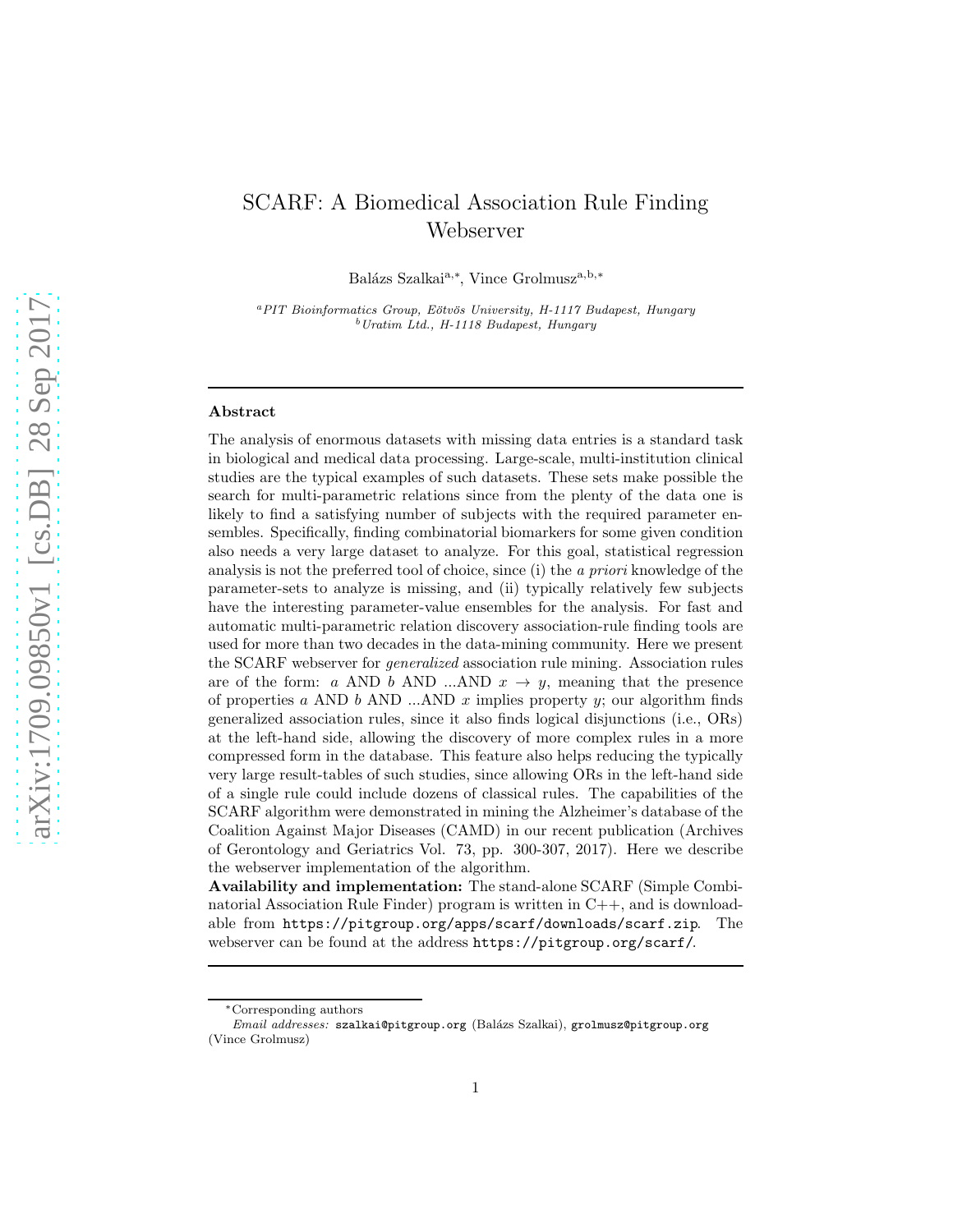## 1. Introduction and motivation

An enormous amount of data is generated every day in biological experiments and clinical investigations. These data may yield deep and very useful relations between parameters of interest if analyzed properly. Data mining techniques [\[3,](#page-4-0) [4\]](#page-4-1), which were first used in analyzing commercial transactions, are increasingly applied for biomedical data sources today [\[5,](#page-4-2) [6,](#page-4-3) [7\]](#page-4-4). Association rule mining is one of the areas that anticipated a massive development, beginning with its introduction in [\[2](#page-4-5), [1\]](#page-4-6). Association rules are automatically found patterns in large databases, where, say, each human patient has a number of attributes or parameter values, and the association rules describe implication-like relations between these attributes, like this one:

(high cholesterol level) AND (high blood pressure)  $\rightarrow$  (heart disease). These rules have a left-hand side (abbreviated by LHS), left from the  $\rightarrow$  symbol, and a right-hand side (RHS), right from the  $\rightarrow$  symbol. There are several quality measures of these rules, we mention here only the three most important ones:

- Support: The number of data items (e.g., patients), where both the LHS and RHS are true. The LHS support is the number of the data items where LHS is true.
- Confidence: The value of the Support, divided by the LHS support. In our example it describes the fraction of patients with high cholesterol AND high blood pressure, also having heart disease.
- Lift: Describes the relative level of dependence between the LHS and the RHS, compared to the hypothesis that the LHS and the RHS are occurring independently; with probabilities:  $Pr(LHS \text{ AND } RHS)/(Pr(LHS) \cdot$  $Pr(RHS)$ ). The lift is 1 if the LHS does not affect the RHS. The lift is greater than 1 if the LHS increase the probability of the occurrence of the RHS.

In *association rule mining* the association rules with pre-defined minimum support, confidence and lift values need to be found [\[2,](#page-4-5) [1\]](#page-4-6).

Here we present the SCARF algorithm and the related webserver that computes *generalized* association rules, where the LHS can also contain disjunctions (i.e., ORs), not only ANDs, as in the classical association rules. SCARF also computes some other statistical parameters of the rules. SCARF was successfully applied in mining the large CAMD Alzheimer's database [\[8](#page-4-7)], described in our work [\[9\]](#page-4-8).

The computed generalized association rules, with conjunctions and disjunctions in its LHS, have two remarkable properties: (i) any Boolean function can be represented as the ANDs of ORs of the variables and the negations of the variables, therefore, these generalized association rules are universal in describing Boolean functions, and (ii) short generalized association rules are capable of describing many non-generalized association rules in one formula, since, e.g.,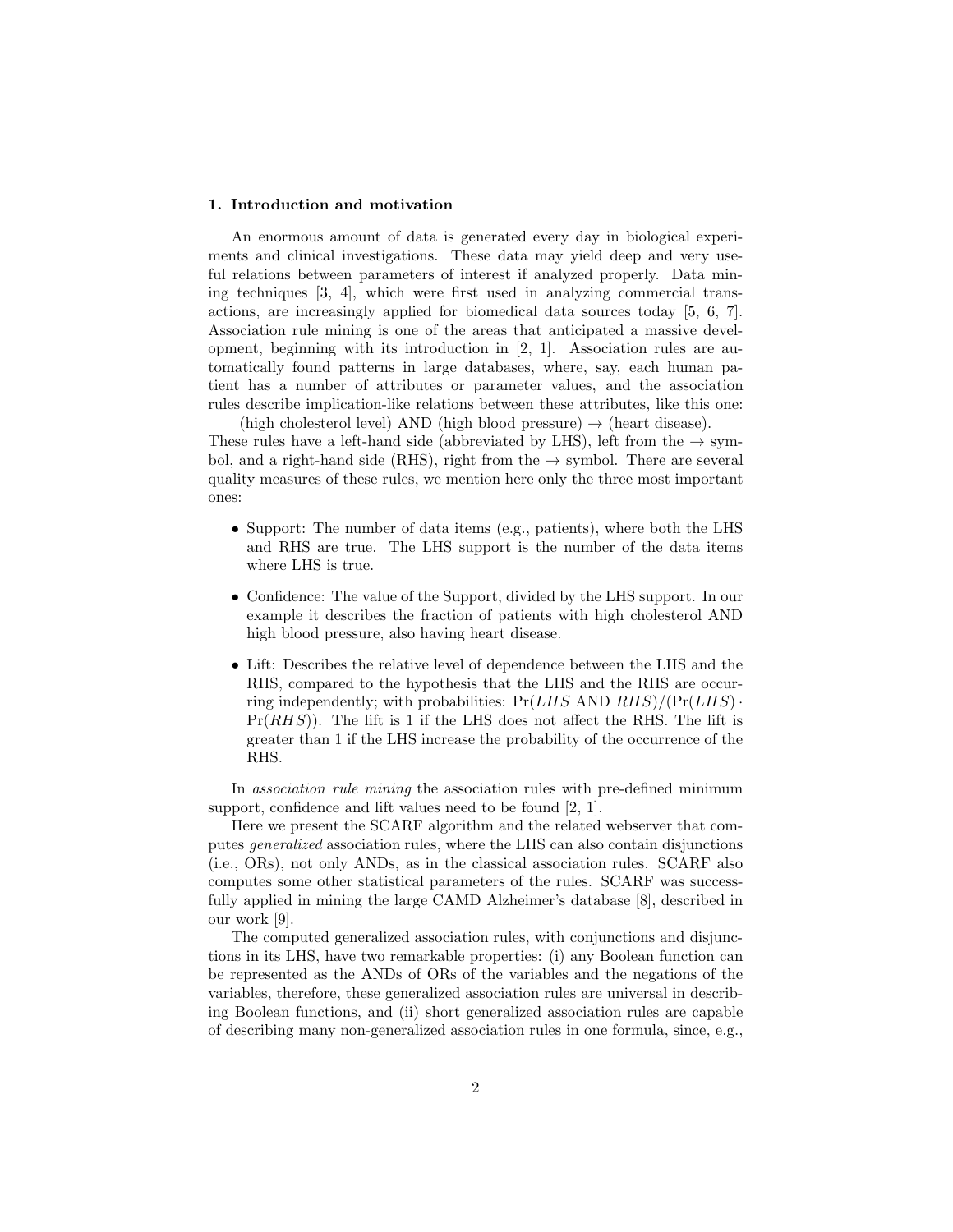the LHS (a OR b) AND (c OR d) AND (e OR f) is equivalent to the OR of eight ternary conjunctions; consequently, this generalized LHS compresses the LHS of eight non-generalized rules.

# 2. Materials and methods

The command-line SCARF program can be downloaded from <https://pitgroup.org/apps/scarf/downloads/scarf.zip>. This program takes a data table, a rule pattern and several numerical parameters (minimum confidence, etc.) as input, and produces association rules which have the given, pre-defined pattern.

The data table must be a comma or semicolon separated CSV file. The first line is the header, containing the column (or attribute or parameter) names. The subsequent lines are each a record in the data table, containing single ASCII characters in the cells. Empty cells are considered as N/A. Cells more than one character long are truncated to the very first character. Different characters represent different values.

The rule pattern is a logical expression, with blanks instead of variables. For example,  $\Box$  AND ( $\Box$  OR  $\Box$ )  $\rightarrow \Box$  is a valid pattern. The allowed tokens in a valid rule pattern are blanks  $(\square)$ , parentheses, operators  $(AND/OR)$  and the implies sign  $(\rightarrow)$ . For the sake of simplicity, the right-hand side of a rule must always consist of a single blank.

SCARF examines all the sensible possibilities for filling the blanks in the rule pattern with elementary equalities. An elementary equality states that a database column (attribute) equals to one of some given values. This way we get the rule candidates. For example, age  $=$ AB AND (bread = y OR onions = n)  $\rightarrow$  butter = y is a possible candidate for the pattern mentioned above. It states that if someone is in the age group A or B, and they buy bread or do not buy onions, then they will buy butter.

Numerical values like support, confidence, lift and leverage [\[3](#page-4-0)] are assigned to all the candidates, then compared against the corresponding parameters which were supplied to the program, and rules which fail the test are discarded.

A significant time would be required if SCARF were to do an exhaustive search. Instead, branches of the rule tree are pruned in advance. If the first few blanks are filled a certain way, then in many cases we can deduce that we cannot get good enough rules by carrying on, no matter how we assign attributes to the remaining blanks. In this case, a backtrack happens earlier than it would if we tried to fill in the remaining blanks as well. This speeds up operation considerably.

Another improvement is the pooling of bit operations. A rule is a logical combination of some elementary equalities which are either true or false. So when we evaluate a rule, we have to perform logical operations on bits. We can speed up this part if we process multiple rows simultaneously. If the wordlength of a computer is 64 bits, then we can process 64 rows in parallel, yielding a 64-fold improvement in running time.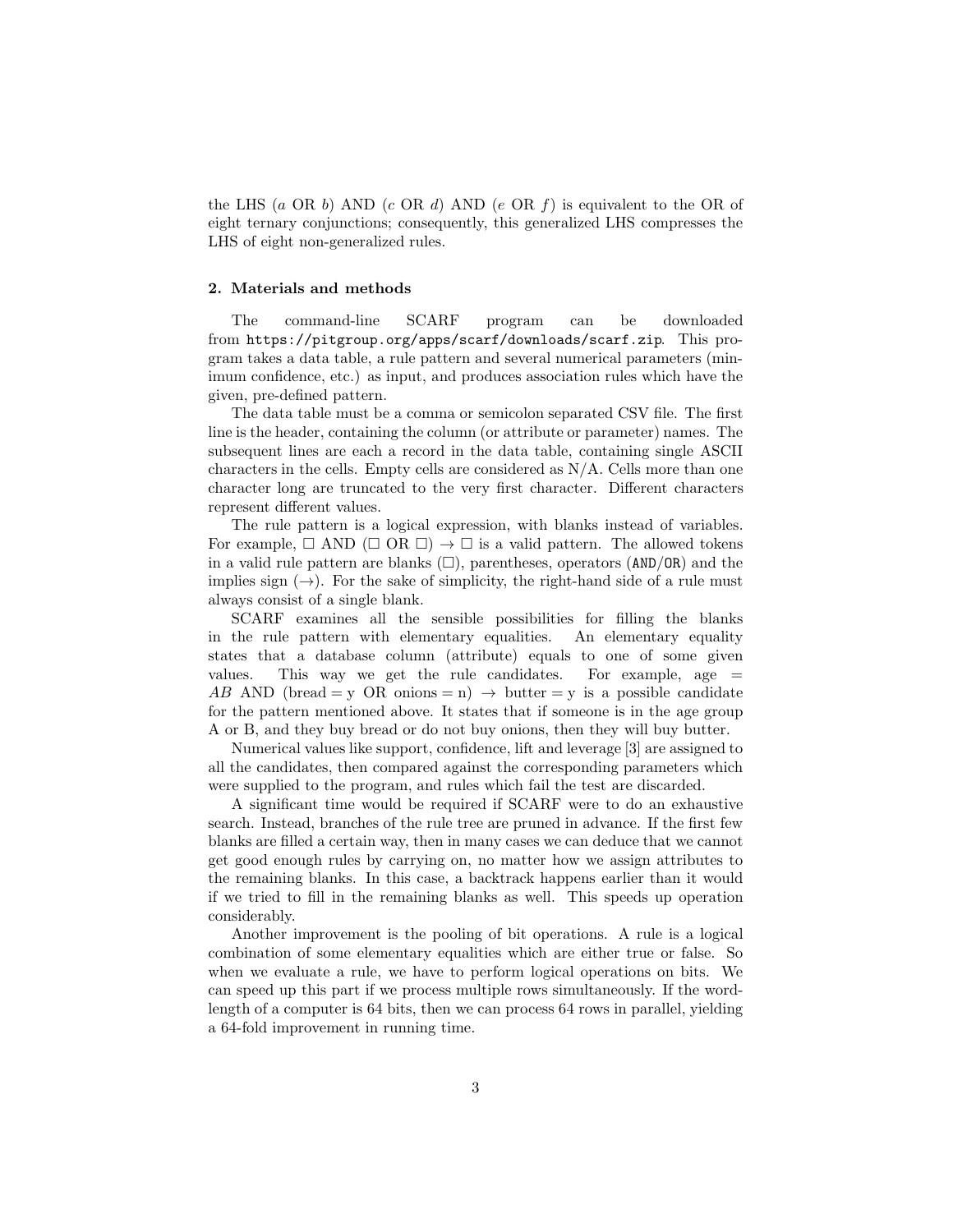The majority of processors have multiple cores today. If a program can utilize all the cores efficiently, it can achieve an  $n$ -fold speedup in the ideal case, where  $n$  is the number of CPU cores. A commonly used approach is organizing a job pool and launch  $n$  worker threads, which will be distributed to separate cores by the operation system. The worker threads will then pick jobs from the queue, process them and write back the result to another shared pool. If there are a lot of jobs and they are similarly computationally intensive, then this approach results in almost ideal resource distribution. That is, the threads will finish about in the same time and do not have to wait for each other in the end.

Since the right-hand side of the rule consists of a single blank, and we want to examine all the possibilities, each possible assignment of this blank can be regarded as a job for the threads. This means that SCARF creates as many jobs for the threads as the number of possible assignments for the blank on the right-hand side.

# 3. Implementation and usage

The SCARF webserver allows uploading data tables and setting parameters on a web form. The job is then run on our high-performance 16-core server, the typical running time is several minutes. After completion, the user is notified in an email and can view the results again on a web interface, both in TXT (unformatted) and XML (formatted). The first screen is for uploading the data table. There is a small example data table which can be used if the user just wants to test the service. It is possible to upload a custom data table which cannot exceed 2MB.

The next screen allows specifying the rule pattern, setting the parameters and constraining which columns (attributes) should appear on the left and righthand side, respectively. It is advised to set stricter parameters to reduce the number of rules examined. The user can then schedule the job after checking the input once more.

The job is allowed 30 minutes of running time on our server. In our experiments, this was more than enough for a data table with 170 columns and 6100 rows. A user may submit five jobs daily, allowing two and a half hours of server-time per day. If a user would like to overcome these limitations, it is suggested downloading and running the off-line version.

# Funding

VG was supported by the VEKOP-2.3.2-16 program of National Research, Development and Innovation Office of Hungary.

Conflict of Interest: The authors declare no conflicts of interest.